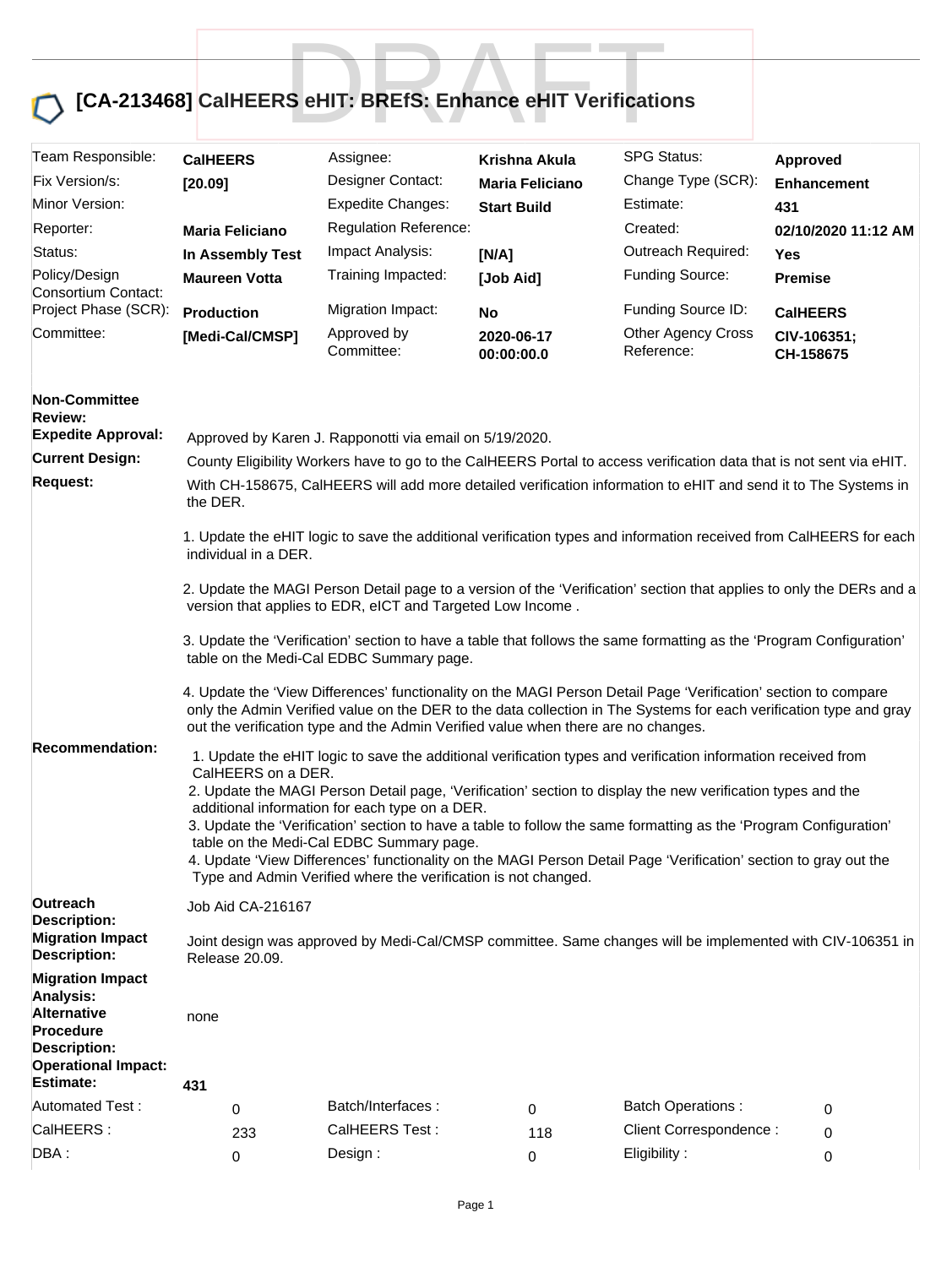| Fiscal:                                          | 0                                              | Imaging:      | $\mathbf 0$ | IVR/CC:                      | $\mathbf 0$ |  |  |
|--------------------------------------------------|------------------------------------------------|---------------|-------------|------------------------------|-------------|--|--|
| Online:                                          | 0                                              | Performance:  | 0           | <b>Release Communication</b> | 22          |  |  |
|                                                  |                                                |               |             | Support:                     |             |  |  |
| Reports:                                         | 0                                              | Reports Test: | $\mathbf 0$ | Security:                    | $\mathbf 0$ |  |  |
| <b>System Test Support:</b>                      | 0                                              | Tech Arch:    | 0           | Tech Ops:                    | 0           |  |  |
| Training:                                        | 0                                              |               |             |                              |             |  |  |
| <b>Content Revision</b><br>Status-1:             |                                                |               |             |                              |             |  |  |
| <b>Content Revision</b><br><b>Description-1:</b> | 1. Recommendation Change:<br>Before:<br>After: |               |             |                              |             |  |  |
|                                                  | 2. Estimate Change:<br>Before:<br>After:       |               |             |                              |             |  |  |
|                                                  | 3. Release Change:<br>Before:<br>After:        |               |             |                              |             |  |  |
|                                                  | 4. Funding Source Change:<br>Before:<br>After: |               |             |                              |             |  |  |
| <b>Content Revision</b><br>Status-2:             |                                                |               |             |                              |             |  |  |
| <b>Content Revision</b><br><b>Description-2:</b> | 1. Recommendation Change:<br>Before:<br>After: |               |             |                              |             |  |  |
|                                                  | 2. Estimate Change:<br>Before:<br>After:       |               |             |                              |             |  |  |
|                                                  | 3. Release Change:<br>Before:<br>After:        |               |             |                              |             |  |  |
|                                                  | 4. Funding Source Change:<br>Before:<br>After: |               |             |                              |             |  |  |
| <b>Content Revision</b><br>Status-3:             |                                                |               |             |                              |             |  |  |
| <b>Content Revision</b><br><b>Description-3:</b> | 1. Recommendation Change:<br>Before:<br>After: |               |             |                              |             |  |  |
|                                                  | 2. Estimate Change:<br>Before:<br>After:       |               |             |                              |             |  |  |
|                                                  | 3. Release Change:<br>Before:<br>After:        |               |             |                              |             |  |  |
|                                                  | 4. Funding Source Change:<br>Before:<br>After: |               |             |                              |             |  |  |
| <b>Content Revision</b><br>Status-4:             |                                                |               |             |                              |             |  |  |